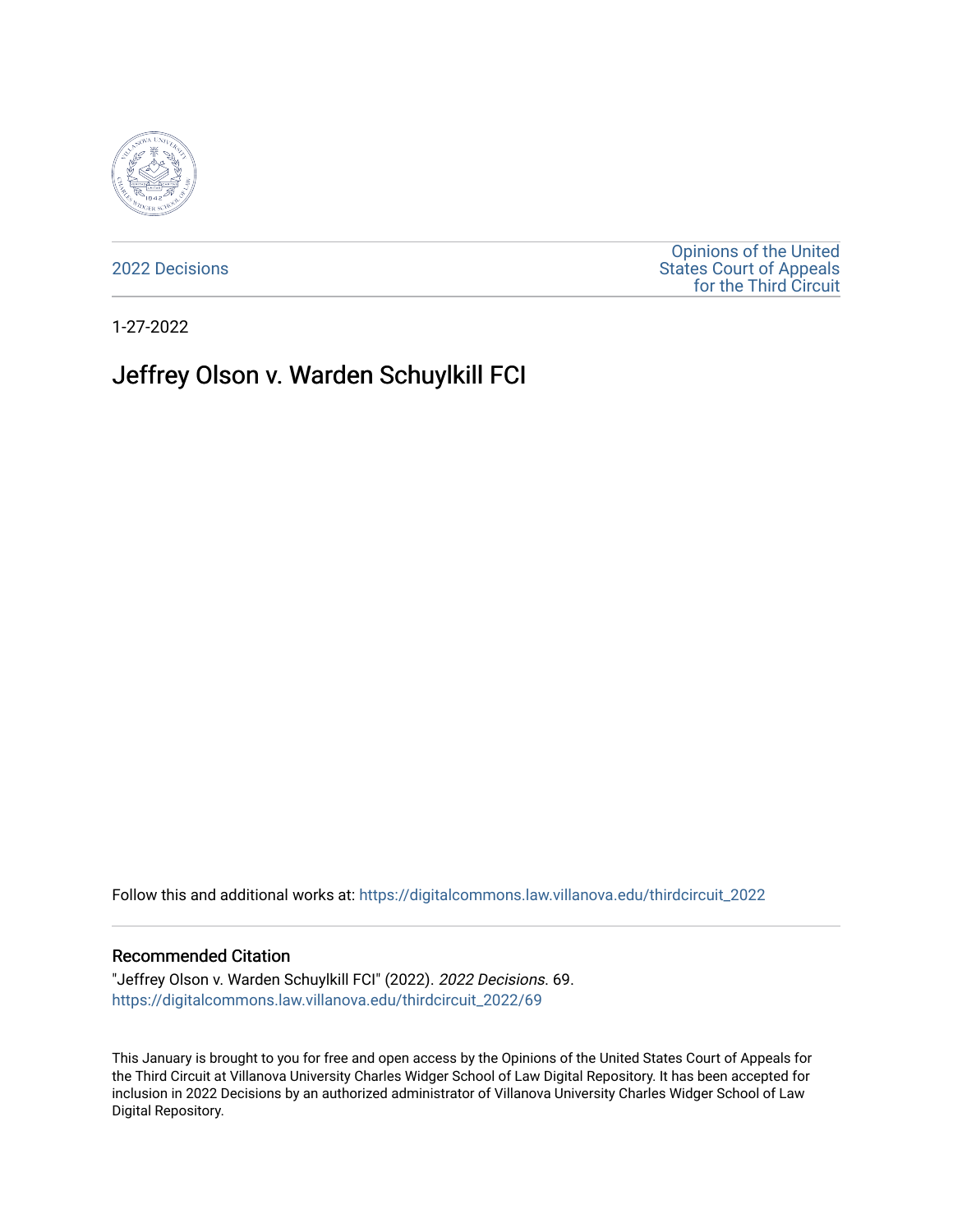#### **CLD-061 NOT PRECEDENTIAL**

### UNITED STATES COURT OF APPEALS FOR THE THIRD CIRCUIT

\_\_\_\_\_\_\_\_\_\_\_

No. 21-2436 \_\_\_\_\_\_\_\_\_\_\_

## JEFFREY OLSON, Appellant

v.

# WARDEN SCHUYLKILL FCI; and DIRECTOR FEDERAL BUREAU OF PRISONS

\_\_\_\_\_\_\_\_\_\_\_\_\_\_\_\_\_\_\_\_\_\_\_\_\_\_\_\_\_\_\_\_\_\_\_\_

On Appeal from the United States District Court for the Middle District of Pennsylvania (Civ. No. 1:21-cv-00387) District Judge: Honorable Sylvia H. Rambo

\_\_\_\_\_\_\_\_\_\_\_\_\_\_\_\_\_\_\_\_\_\_\_\_\_\_\_\_\_\_\_\_\_\_\_\_

Submitted for a Decision on the Issuance of a Certificate of Appealability or for Possible Summary Action Pursuant to Third Circuit LAR 27.4 and I.O.P. 10.6 January 13, 2022

Before: AMBRO, SHWARTZ and BIBAS, Circuit Judges

(Opinion filed: January 27, 2022) \_\_\_\_\_\_\_\_\_

> OPINION\* \_\_\_\_\_\_\_\_\_

PER CURIAM

<sup>\*</sup> This disposition is not an opinion of the full Court and pursuant to I.O.P. 5.7 does not constitute binding precedent.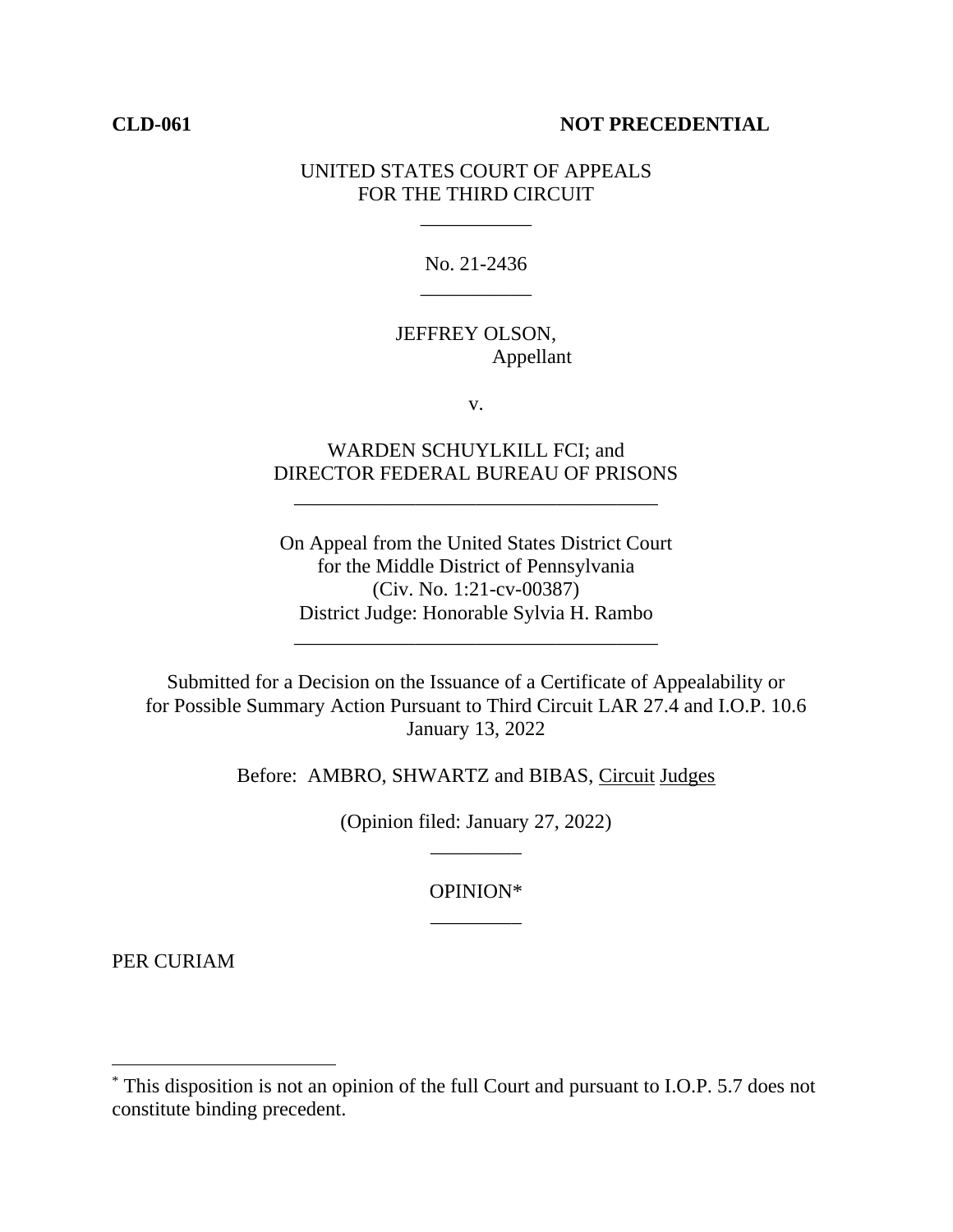Proceeding pro se, Jeffrey Olson and three other inmates filed a putative class petition for habeas relief under 28 U.S.C.  $\S$  2241.<sup>1</sup> Olson in essence claimed that FCI Schuylkill—his place of confinement—has failed to keep inmates safe from COVID-19, in violation of the Eighth Amendment. For relief, Olson primarily requested as follows: "immediate transfer of the most medically vulnerable individuals to home confinement or other appropriate settings[,] and immediate implementation for those who remain of the social[-]distancing and hyg[i]ene measures essential to lowering the risk of the disease and death." Pet. 2; see also id. at  $47-50$ .<sup>2</sup>

The Magistrate Judge issued a thorough report recommending that no class be certified (given Olson's pro se status), and that Olson's individual habeas claims be rejected (on exhaustion, cognizability, and merits grounds). Over Olson's objections the District Court entered an order on July 21, 2021, adopting the Magistrate Judge's report and denying all relief. This timely appeal by Olson followed.

We have jurisdiction under 28 U.S.C. §§ 1291 and 2253(a); a certificate of appealability is not required for this appeal. See Reese v. Warden Phila. FDC, 904 F.3d

 $<sup>1</sup>$  As Olson is the sole appellant here, moving forward we will refer to only him in</sup> describing the claims raised and adjudicated.

 $2$  Last year, we issued a decision affirming the District Court's order denying Olson's motion for compassionate release. See United States v. Olson, 849 F. App'x 340, 341 (3d Cir. 2021) (per curiam). As indicated below, we do not consider Olson's habeas action to be duplicative of his motion for compassionate release in the sense that we would need to consider the preclusive effects of our prior decision.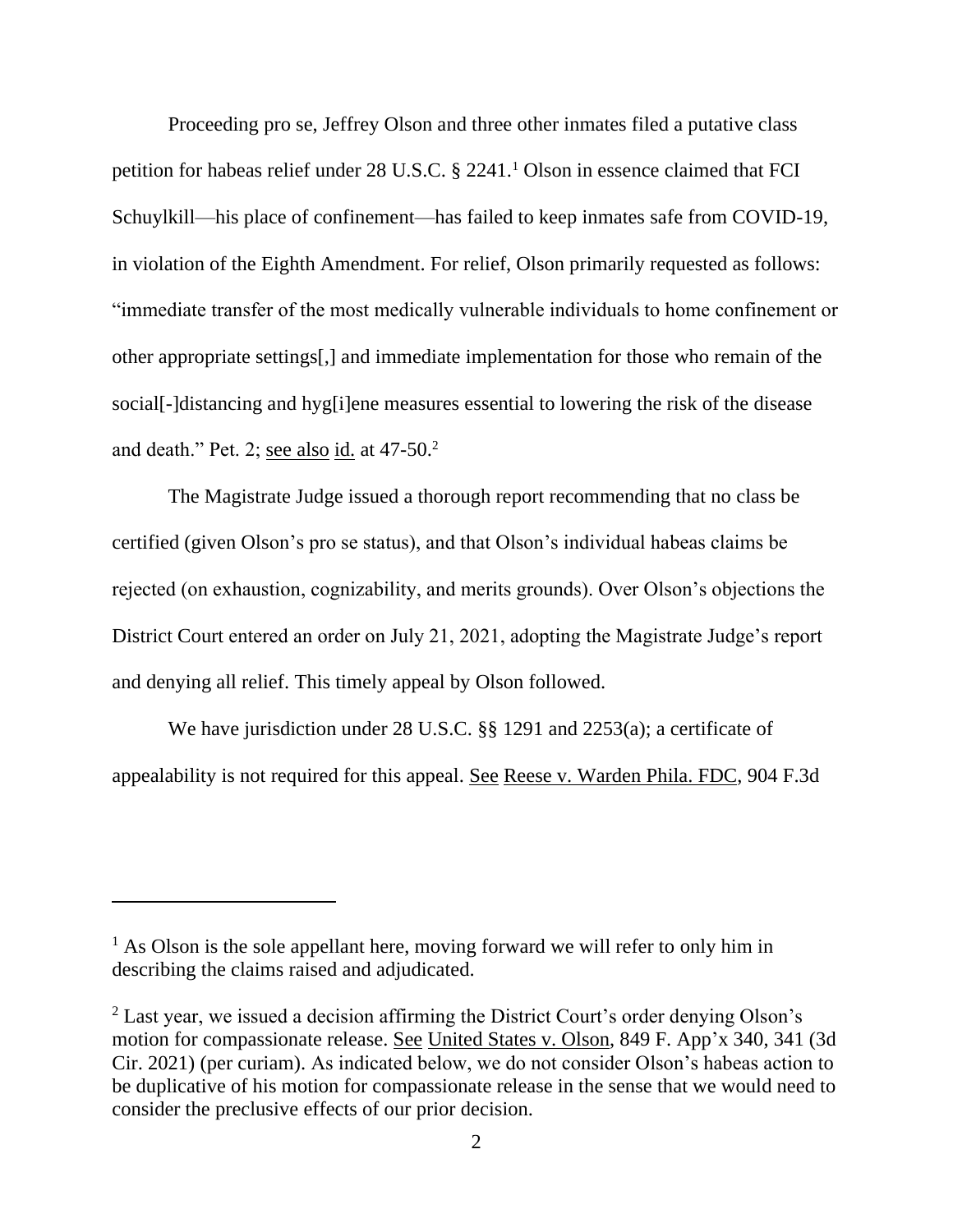244, 246 (3d Cir. 2018). Our review is de novo. See Blood v. Bledsoe, 648 F.3d 203, 206 (3d Cir. 2011) (per curiam).

For many of the reasons given in the Magistrate Judge's report, we agree with the District Court's disposition below. To complement the Magistrate Judge's analysis, we offer just a few points.

First, the District Court properly rejected Olson's attempt to certify a class of habeas petitioners. This Court and others have recognized that "*pro se* litigants are generally not appropriate as class representatives." Hagan v. Rogers, 570 F.3d 146, 158– 59 (3d Cir. 2009); see also DeBrew v. Atwood, 792 F.3d 118, 132 (D.C. Cir. 2015); Fymbo v. State Farm Fire & Cas. Co., 213 F.3d 1320, 1321 (10th Cir. 2000); Oxendine v. Williams, 509 F.3d 1405, 1407 (4th Cir. 1975).<sup>3</sup> Notably, this is not a case in which a district court prematurely denies class certification before adjudicating a pro se litigant's pending motion for appointment of counsel; Olson filed no such motion on the District Court's docket. Cf. Hagan, 570 F.3d at 159.<sup>4</sup>

<sup>&</sup>lt;sup>3</sup> In part to counter that case law, Olson references class actions arising out of FCI Lompoc and FCI Danbury. Those cases, however, have been litigated by counsel. See, e.g., Torres v. Milusnic, 472 F. Supp. 3d 713, 718 (C.D. Cal. 2020); Martinez-Brooks v. Easter, 459 F. Supp. 3d 411, 414 (D. Conn. 2020). Equally unavailing is Olson's reliance on United States Parole Commission v. Geraghty, 445 U.S. 388 (1980), as the inmates in that case, too, were represented by counsel, see Geraghty v. U.S. Parole Comm'n, 579 F.2d 238, 252 (3d Cir. 1978). Perhaps Olson cites Geraghty to instead argue more broadly that inmate class actions are legally permissible. But that point is irrelevant to the District Court's decision and undisputed, in any event.

<sup>&</sup>lt;sup>4</sup> In his objections to the Magistrate Judge's report, Olson referenced a counsel motion that was filed in the case of a *different* inmate.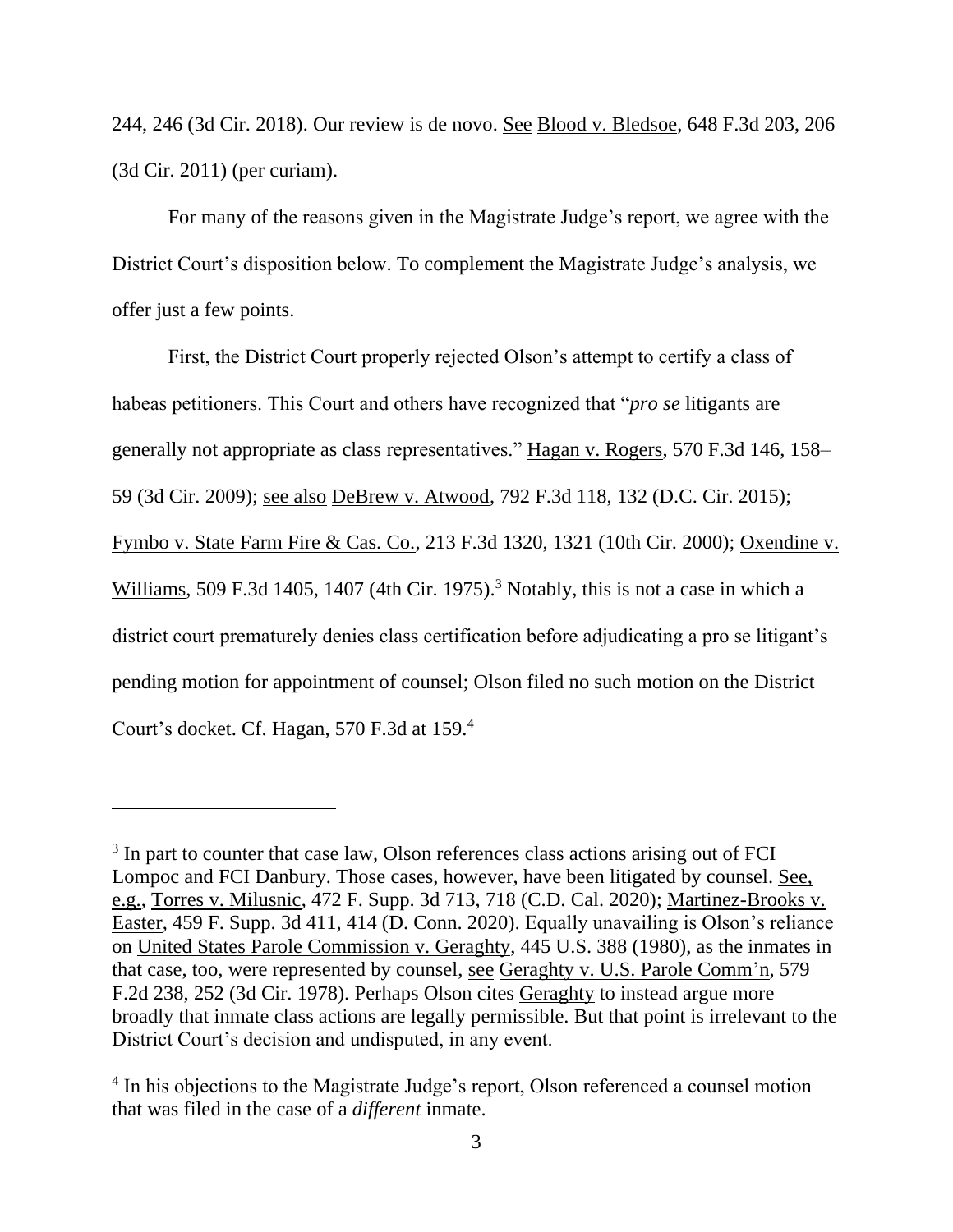Next, on the issue of exhaustion, we observe that federal prisoners must avail themselves of available administrative remedies before they may pursue relief in court under § 2241. See Moscato v. BOP, 98 F.3d 757, 760 (3d Cir. 1996); see also Callwood v. Enos, 230 F.3d 627, 634 (3d Cir. 2000) ("[W]e have consistently applied an exhaustion requirement to claims brought under § 2241"). In its habeas opposition, the Government argued that Olson failed to complete the multistep institutional review process. Olson responded in conclusory fashion that exhaustion would be futile given the amount of time it takes to secure review. The Magistrate Judge agreed with the Government and determined that certain of Olson's claims are inexcusably unexhausted and thus procedurally defaulted. Olson does not contest the exhaustion determination on appeal, and we discern no error in it regardless.

Finally, we touch on Olson's request for transfer to home confinement. The Magistrate Judge interpreted that request as an attempt by Olson to use § 2241 as an endrun around the compassionate release statute (18 U.S.C. §  $3582(c)(1)(A)$ ) and the federal CARES Act, which vests in the Director of the Bureau of Prisons discretion to transfer an inmate to home confinement. See, e.g., 18 U.S.C. § 3624(c)(2); CARES Act, Pub. L. 116-136, Mar. 27, 2020, 134 Stat. 281, Div. B, Title II, § 12003(b)(2). We agree with the Magistrate Judge that such a maneuver would be impermissible. See Wilson v. Williams, 961 F.3d 829, 838 (6th Cir. 2020) ("A district court reviewing a claim under § 2241 does not have authority to circumvent the established procedures governing the various forms of release enacted by Congress."). But we are of the view that Olson is instead seeking release as redress for allegedly Eighth Amendment-violative conditions of confinement

4